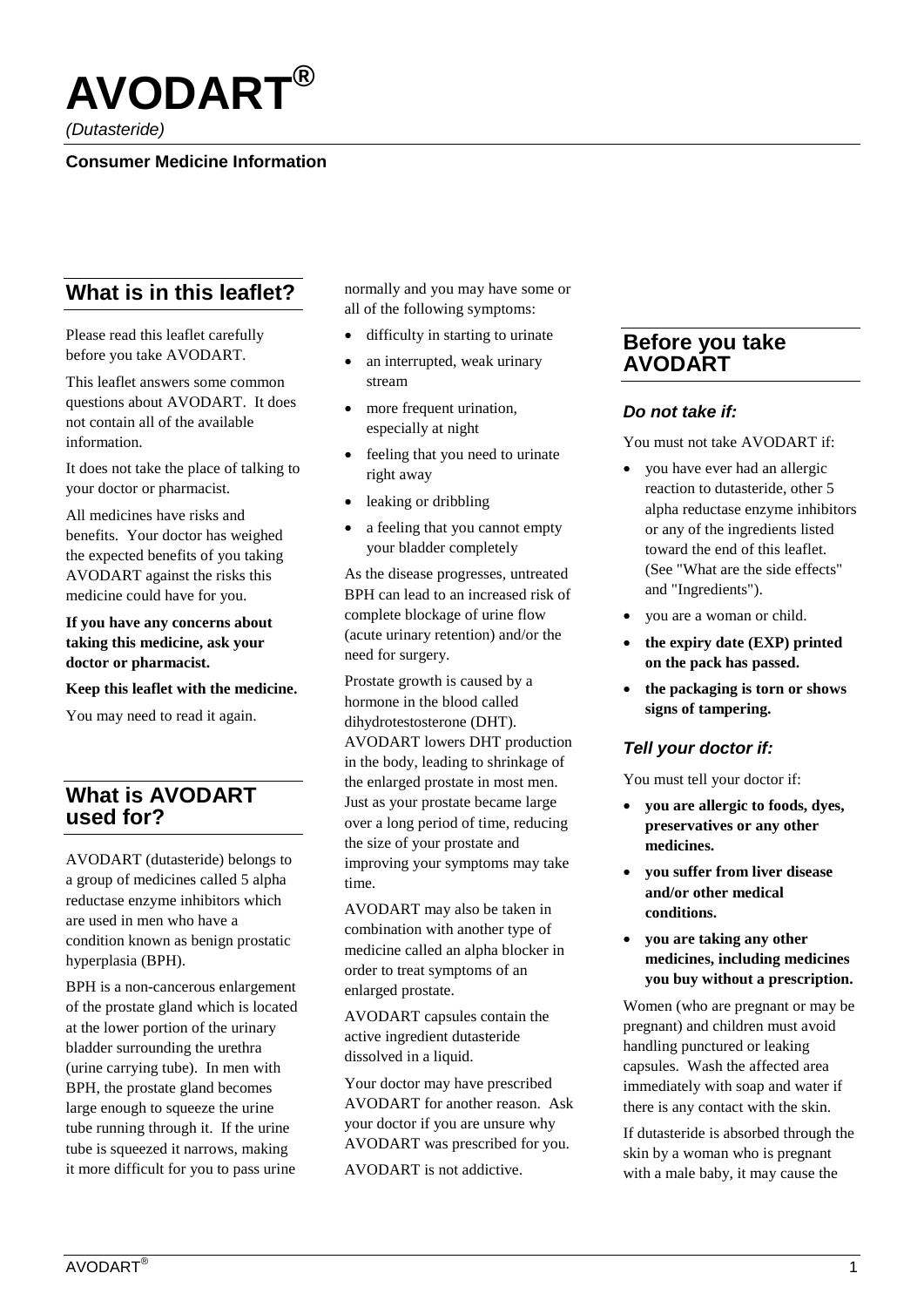male baby to be born with abnormalities of the genital organs.

Dutasteride has been found in the semen of men taking AVODART. If your partner is or may be pregnant, you must avoid exposing her to your semen as dutasteride may affect the normal development of a male baby. You must use a condom during sex.

You must not donate blood until 6 months after you've stopped taking AVODART.

## **How do I take AVODART?**

### *How much to take*

Take AVODART as directed by your doctor or pharmacist.

The usual dose in men is one capsule daily.

### *How to take it*

Take AVODART with or without food. Each capsule must be swallowed whole and not chewed or opened. Contact with the contents of the capsule may make your mouth or throat sore.

### *How long to take it for*

It is important to continue to take AVODART for as long as your doctor prescribes it, even if you do not feel any immediate benefit. Some men notice an early improvement in their symptoms, however others may need to continue for 3-6 months to see if AVODART helps them. You must also continue to take your medicine as your symptoms improve.

**Do not stop taking AVODART, or change the dose without first checking with your doctor.**

## **What do I do if I take too much? (Overdose)**

**Immediately telephone your doctor or Poisons Information Centre (telephone 131126) for advice, if you think you or anyone else may have taken too much AVODART, even if there are no signs of discomfort or poisoning.**

**If you are not sure what to do, contact your doctor or pharmacist.**

## **While you are taking AVODART**

### *Things you must do*

**Tell your doctor if, for any reason, you have not taken your medicine exactly as directed.**

If you forget to take a capsule, don't worry, just take the next dose as normal and continue as before.

**Do not take a double dose to make up for the one you have missed.**

**AVODART decreases your PSA (prostate-specific antigen) levels. Therefore, if you are having a blood test to measure your PSA levels, tell your doctor you are taking AVODART.**

### *Things you must not do*

**Do not give this medicine to anyone else, even if their symptoms seem similar to yours.**

**Do not use AVODART to treat any other complaints unless your doctor says to.**

### *Things to be careful of*

**Be careful driving or operating machinery until you know how AVODART affects you.**

**AVODART generally does not cause any problems with your ability to drive a car or operate machinery.**

AVODART may also be taken in combination with another type of medicine called an alpha blocker in order to treat symptoms of an enlarged prostate. If you are having a cataract operation and are already taking or have taken an alpha blocker medicine, the pupil may dilate poorly and the iris (the coloured part of the eye) may become floppy during the operation (floppy iris syndrome). This can be managed if your surgeon knows beforehand that you have taken the alpha blocker. If you are going to have eye surgery for cataracts, please tell your surgeon that you are taking or have taken an alpha blocker.

Read the leaflet for the alpha blocker medicine too.

In clinical studies with AVODART, the patients taking AVODART and an alpha-blocker (for example tamsulosin) had heart failure more often than patients taking only AVODART or only an alphablocker. (Heart failure means your heart does not pump blood as well as it should.)

If you are taking AVODART and an alpha-blocker, talk to your doctor about this and other possible side effects.

In a clinical study of men at increased risk of developing prostate cancer, a serious form of prostate cancer was reported more often in men taking AVODART than in men who did not take AVODART. The reasons for this is currently unknown but may be due to the design of the clinical study.

A blood test to measure the amount of a substance called PSA (prostate specific antigen) in your blood can help your doctor to tell if you have prostate disease, including prostate cancer. If you have a higher than normal amount of PSA in your blood it could mean that you are at a higher risk of prostate cancer.

Men taking AVODART should have their PSA measured 6 months after starting treatment and then regularly